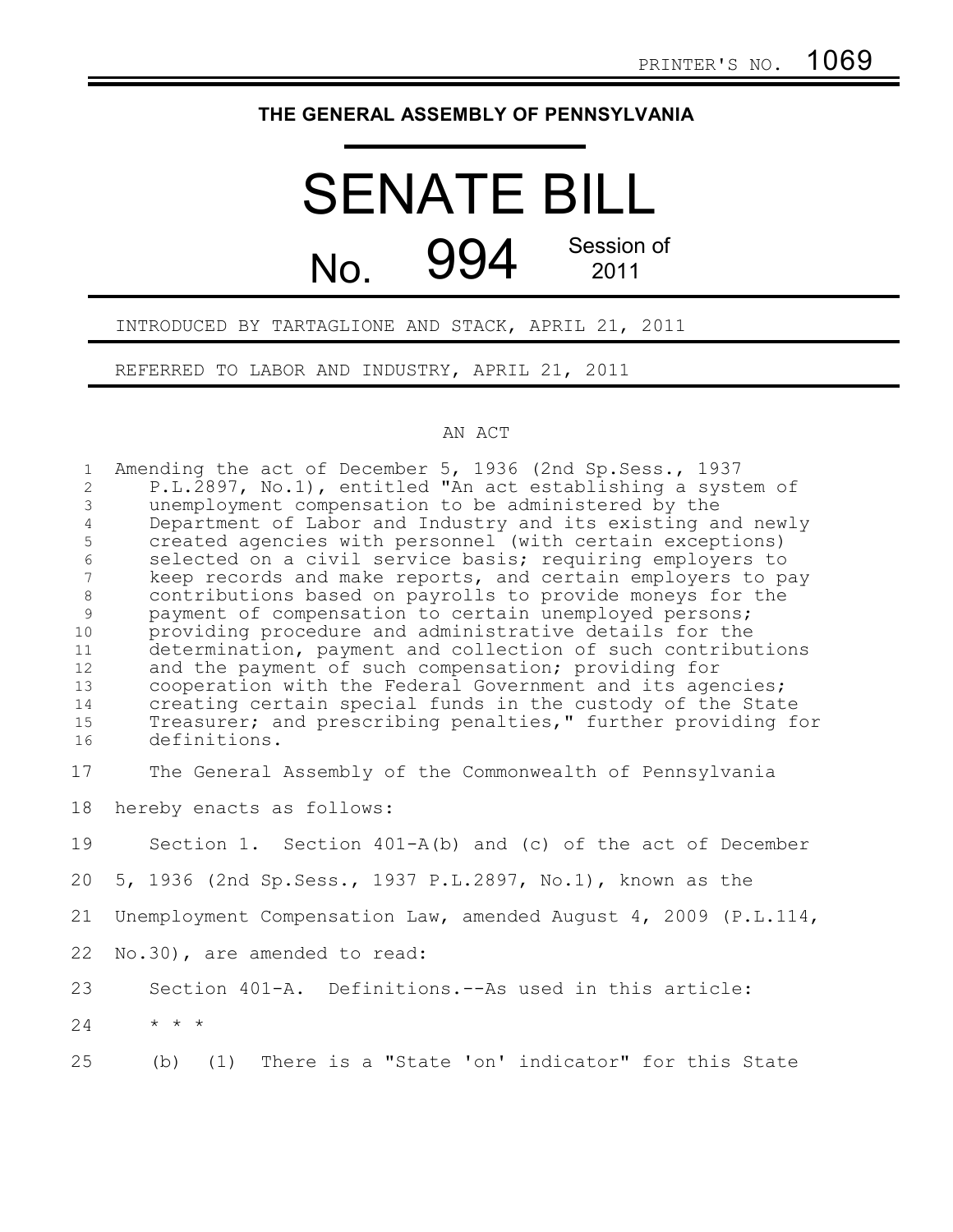for a week if the Secretary of Labor and Industry determines in accordance with the regulations of the United States Secretary of Labor, that for the period consisting of such week and the immediately preceding twelve weeks, the rate of insured unemployment (not seasonally adjusted) under this act: (i) (A) equaled or exceeded one hundred twenty per centum of the average of such rates for the corresponding thirteen-week period ending in each of the preceding two calendar years, or (B) with respect to compensation for weeks of unemployment beginning after December 17, 2010, and ending on or before 1 2 3 4 5 6 7 8 9 10

December 31, 2011, equaled or exceeded one hundred twenty per centum of the average of such rates for the corresponding thirteen-week period ending in each of the preceding three 11 12 13

#### calendar years, and 14

(ii) equaled or exceeded five per centum: Provided, That with respect to benefits for weeks of unemployment beginning with the passage of this amendment but no earlier than April 3, 1977, the determination of whether there has been a State "on" or "off" indicator beginning or ending any extended benefit period shall be made under this paragraph as if (A) this paragraph did not contain subparagraph (i) thereof, and (B) the per centum rate indicated in this paragraph were six, except that, notwithstanding any such provision of this paragraph, any week for which there would otherwise be a State "on" indicator shall continue to be such a week and shall not be determined to be a week for which there is a State "off" indicator. 15 16 17 18 19 20 21 22 23 24 25 26

(2) There is a "State 'off' indicator" for this State for a week if the Secretary of Labor and Industry determines in accordance with the regulations of the United States Secretary of Labor, that for the period consisting of such week and the 27 28 29 30

20110SB0994PN1069 - 2 -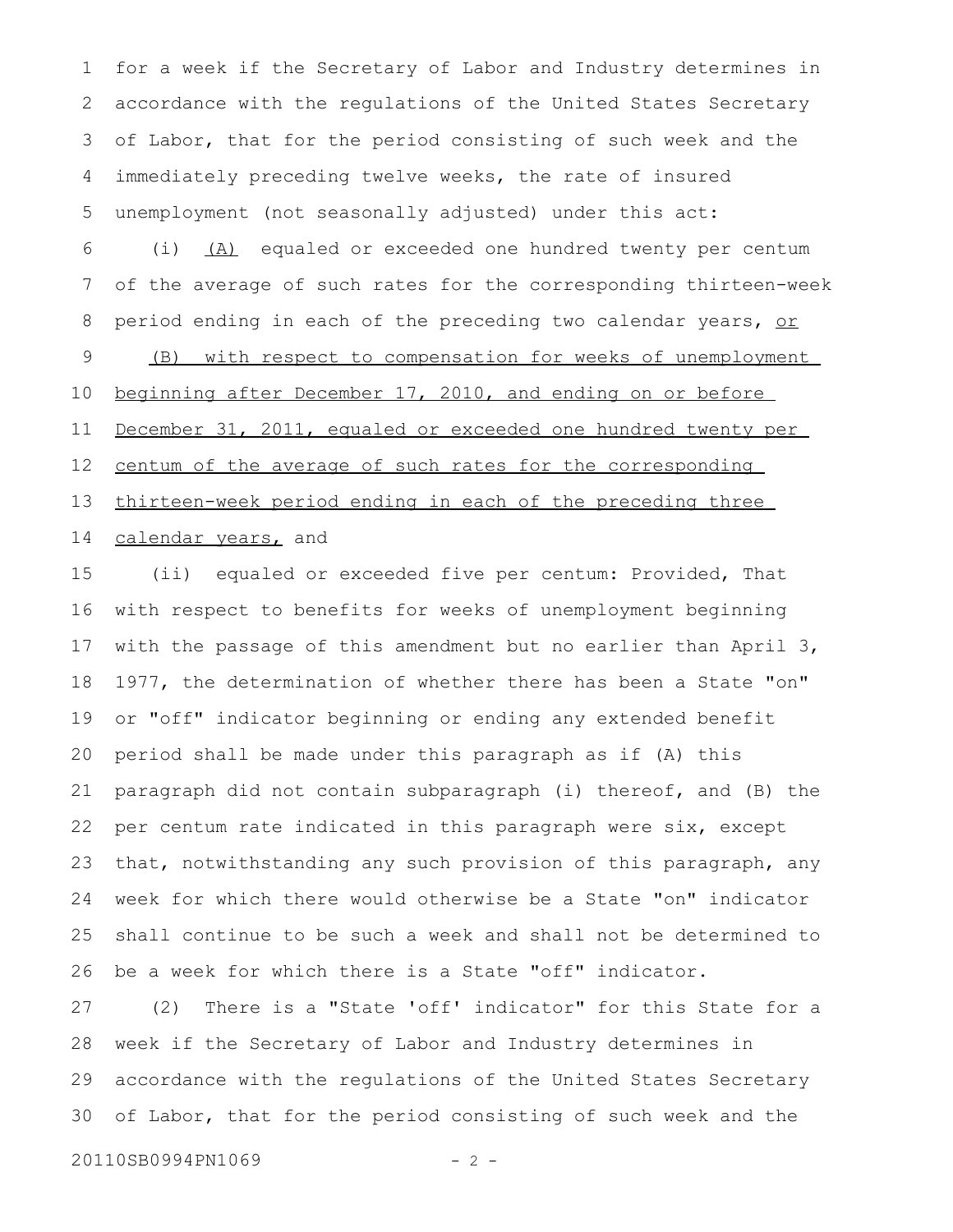immediately preceding twelve weeks, the rate of insured unemployment (not seasonally adjusted) under this act: 1 2

(i) was less than one hundred twenty per centum of the average of such rates for the corresponding thirteen-week period ending in each of the preceding two calendar years, if paragraph (1)(i)(A) applies or, the preceding three calendar years, if 3 4 5 6

#### paragraph (1)(i)(B) applies, or 7

(ii) was less than five per centum. 8

(3) Notwithstanding the provisions of this subsection, any week for which there would otherwise be a State "on" indicator shall continue to be such a week and shall not be determined to be a week for which there is a State "off" indicator. 9 10 11 12

(c) (1) There is a "State 'on' indicator" for this State for a week if: 13 14

(i) the average rate of total unemployment in this State, seasonally adjusted, for the period consisting of the most recent three months for which data for all states are published before the close of such week equals or exceeds six and one-half per centum; and 15 16 17 18 19

(ii) (A) the average rate of total unemployment in this State, seasonally adjusted, for the three-month period referred to in subparagraph (i) equals or exceeds one hundred ten per centum of such average rate for either, or both, of the corresponding three-month periods ending in the two preceding calendar years, or 20 21 22 23 24 25

(B) with respect to compensation for weeks of unemployment beginning after December 17, 2010, and ending on or before December 31, 2011, the average rate of total unemployment in this State, seasonally adjusted, for the three-month period referred to in subparagraph (i) equals or exceeds one hundred 26 27 28 29 30

20110SB0994PN1069 - 3 -